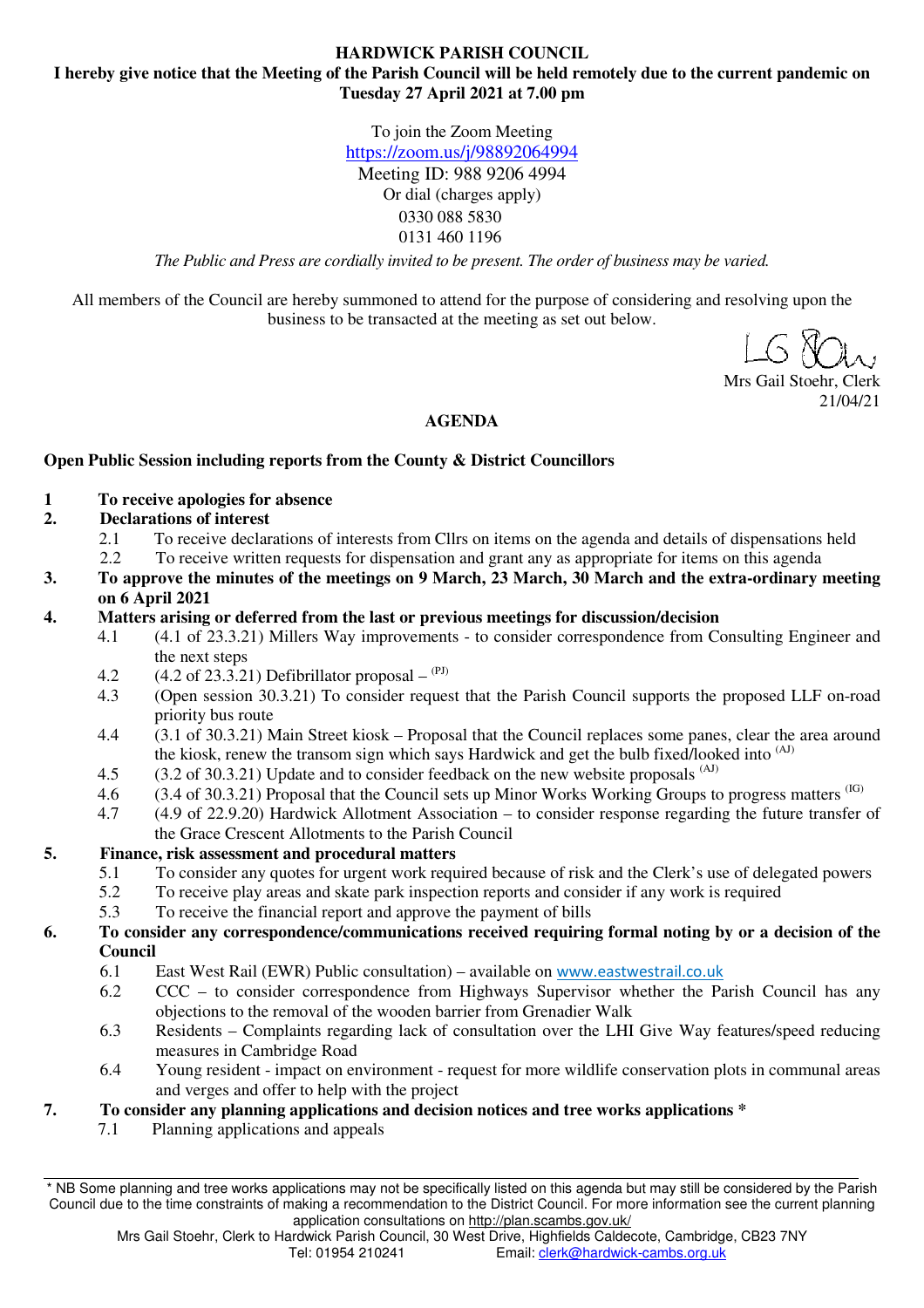- 7.1.1 20/02728/NMA1 Land South of 279 St Neots Road Non-material amendment on application 20/02728/REM to allow alterations: Bay window added to Plot 75 Type A, Plots handed to Types C, H and K, Plots 45-48 rotated, internal amendments to Type L with window adjustments and addition of porch canopy, Plots 1, 6, 19, 22, 28 adjusted to suit adopted footpath, Plots 28/29 garages combined to make semi detached garage rather than two singles, turning head adjacent to 57/58 adjusted and parking arrangement for Plots 53-56 amended to suit, Plots 74/75 rotated to face south, Plots 107-110 garages attached to plots
- 7.1.2 21/00869/FUL 37 Cambridge Road Replacement dwelling, remodeled access, turning, parking, landscaping and associated infrastructure
- 7.2 SCDC and appeal decision notices to note
- 7.3 Tree works applications
- **8. Members reports and items for information only unless otherwise stated** 
	- 8.1 New Housing Developments and Planning Obligations<sup>(SR)</sup>
	- 8.2 Highways and Road Safety Working Group (AE)
- **9. Closure of meeting**

\* NB Some planning and tree works applications may not be specifically listed on this agenda but may still be considered by the Parish Council due to the time constraints of making a recommendation to the District Council. For more information see the current planning application consultations on http://plan.scambs.gov.uk/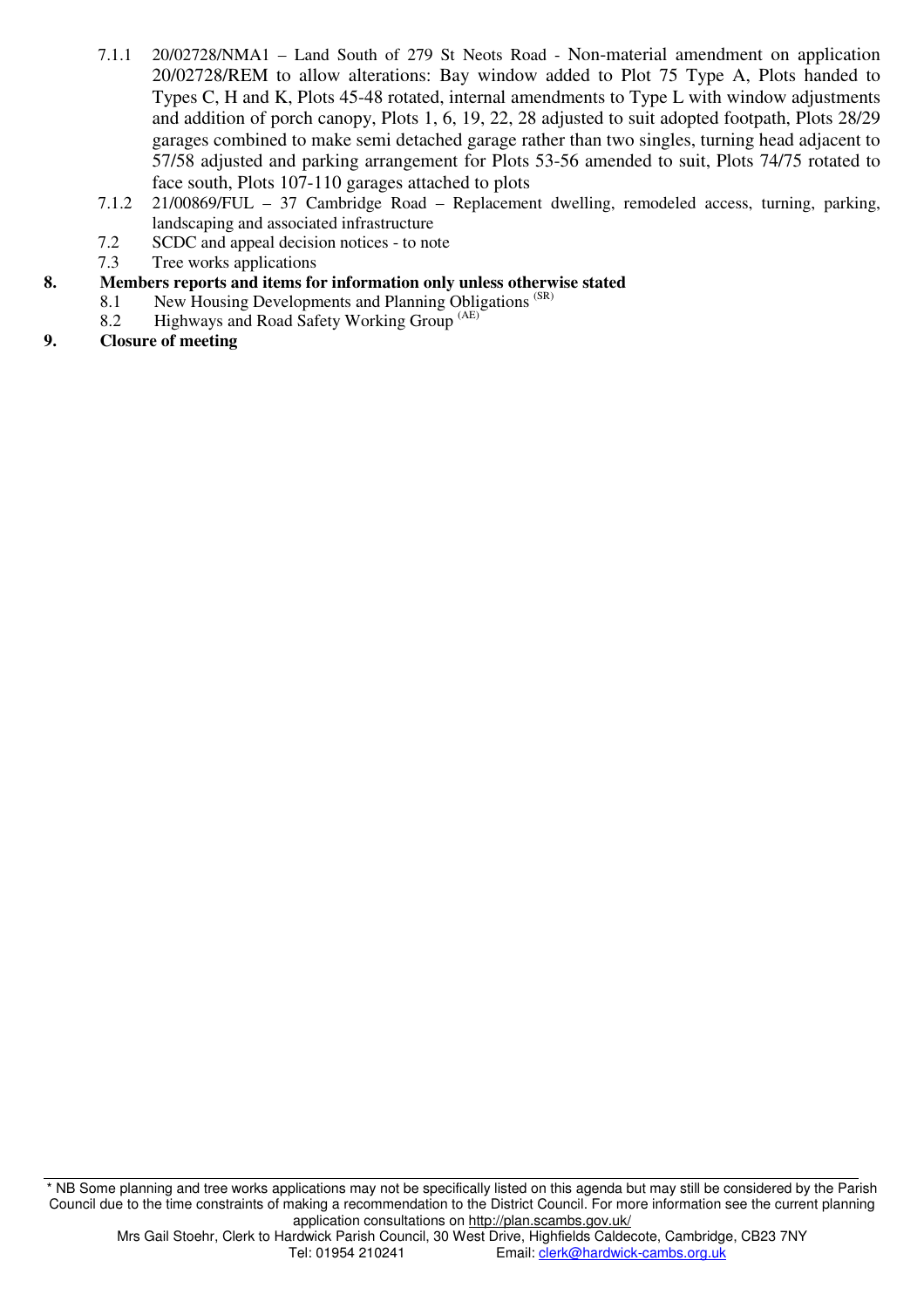# CLERK REPORT TO HARDWICK PARISH COUNCIL MEETING ON 27 APRIL 2021

# **Open Public Session including reports from the County & District Councillors**

- 1. To receive apologies for absence will be reported to the meeting.
- 2. Declarations of interests members should declare their interests state why they have an interest, the type of interest held and if they have a dispensation state this and the extent of their dispensation i.e. to either speak or speak and vote. If members have a pecuniary interest, having declared an interest they must not take part in the agenda item unless they have been granted a dispensation to do so.
- 3. To approve the minutes of the meetings on 9 March, 23 March, 30 March and the extra-ordinary meeting of 6 April 2021 Attached except for 6 April (awaited). 803 will need to added as the page number to 9th March minutes.
- 4. Matters arising or deferred from the last or a previous meeting for discussion/decision
- 4.1 (4.1 of 23.3.21) Millers Way improvements to consider correspondence from Consulting Engineer and the next steps Attached.
- 4.2 (4.2 of 23.3.21) Defibrillator proposal RESOLVED at the meeting on 23/3/21 that Cllr Joslin should obtain quotations and bring a recommendation to the meeting. Nothing has been received at the time of writing.
- 4.3 (Open session 30.3.21) To consider request that the Parish Council supports the proposed LLF onroad priority bus route Proposed at the last meeting.

Cllr Everitt has forwarded the link to the report sent to the Auditor by LLF/CPPF/Edward Leigh which is below:

Hardwick Village – The village of Hardwick, Cambridgeshire, England (hardwick-cambs.org.uk)

- 4.4 (3.1 of 30.3.21) Main Street kiosk Proposal that the Council replaces some panes, clear the area around the kiosk, renew the transom sign which says Hardwick and get the bulb fixed/looked into Cllr Joolia to report. Deferred at the meeting on 30.3.21 – information previously circulated to members with the agenda and supporting papers for 23th March meeting..
- 4.5 (3.2 of 30.3.21) Update and to consider feedback on the new website proposals Cllr Joolia to report.
- 4.6 (3.4 of 30.3.21) Proposal that the Council sets up Minor Works Working Groups to progress matters Cllr Giddings to report.
- 4.7 (4.9 of 22.9.20) Hardwick Allotment Association to consider response regarding Grace Crescent Allotments

"Thank you for your email of 20 September last year and for forwarding a copy of the plans - it was really interesting for the Committee to see the planned plots. Our Committee does not wish to take responsibility for running these new allotments. However, we would be happy to help set them up and advise on their own Committee to manage. We thought perhaps, when the time is right, a notice in Hardwick Happenings could assess the level of interest. Also, one of our Committee members offered to chair an initial meeting to get them started.

Hope to hear from you again when the allotments are ready for use. We do think that a water supply is essential and this is marked on the plan."

- 5. Finance and risk assessment and procedural matters
- 5.1 To consider any quotes for urgent work required because of risk and Clerk's use of delegated powers The Clerk, together with Cllr Wellbelove, used delegated powers to place an order to tighten the zip wire at Egremont Road.
- 5.2 To receive play areas and skate park inspection reports and to consider if any work is required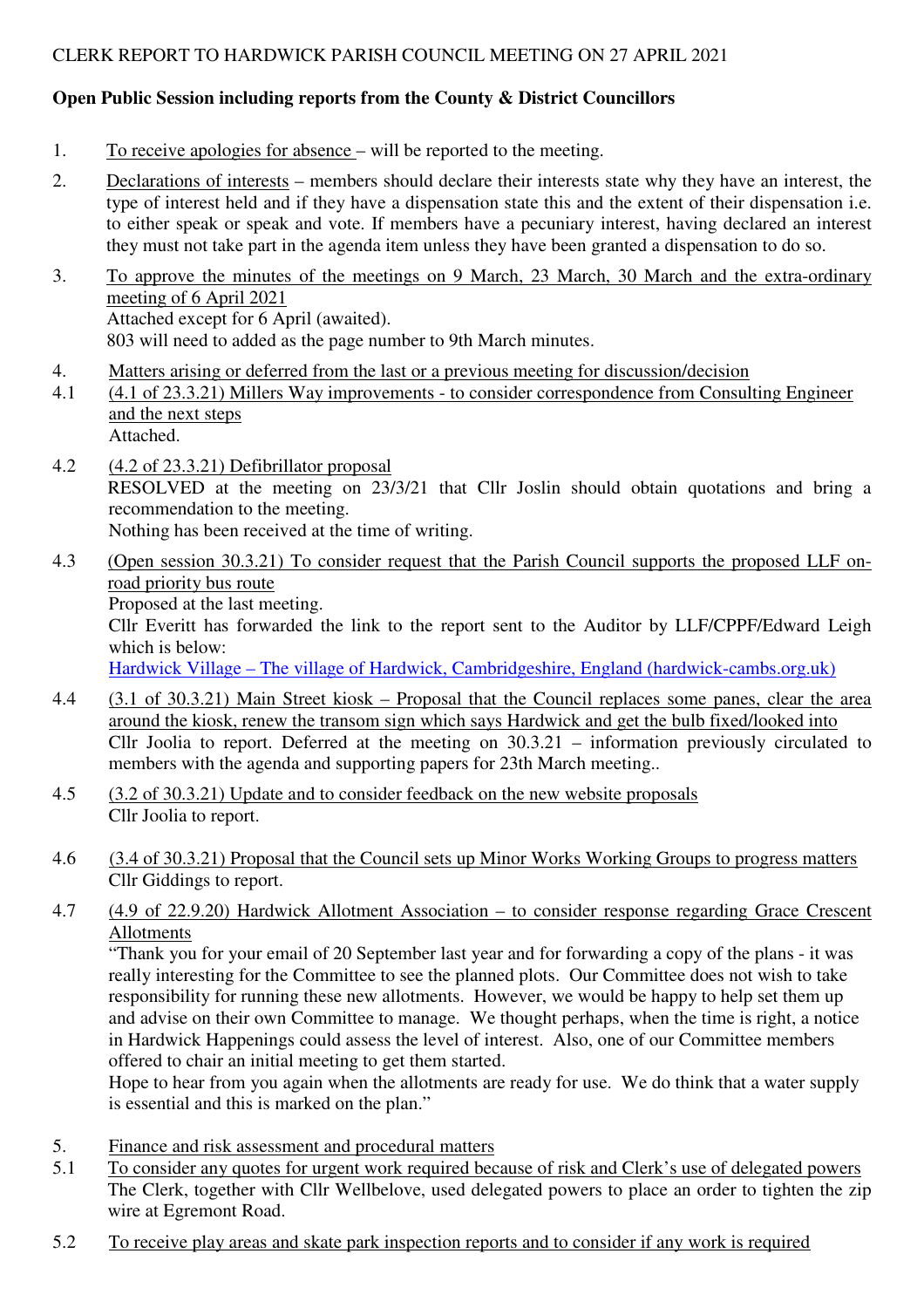5.3 To receive the financial report and approve the payment of bills – attached.

**Other** 

"The Clerk submitted a complaint to Opus energy last year regarding the delay in the contract starting. It should have started on 1<sup>st</sup> November 2020. The complaint has reached its conclusion: Opus has written:

"I am sorry for the time it has taken to contact you regarding the complaint that has been raised regarding the delays in supply.

As previously mentioned the delay was caused by rejections that were received due to the unmetered supplies and the meters did not go live until 15 December 2020, therefore, I am unable to back date the contract any further than this date.

However as a goodwill gesture of £60 as compensation for the delays.

I trust this will now conclude this matter and as such I will close this complaint"

- 6. To consider any correspondence/communications received
- 6.1 East West Rail (EWR) Public consultation) available on www.eastwestrail.co.uk
- 6.2 CCC to consider correspondence from Highways Supervisor whether the Parish Council has any objections to the removal of the wooden barrier from Grenadier Walk

Following a report that a puddle forms on the footpath at Grenadier Walk after rain, and the suggestion from a resident that removing the wooden barrier would enable people to avoid it, the Highways Supervisor has written:

 "In relation to this report, I have tried a few times to witness this puddle for myself after its been raining but I've not seen anything that I would regard as significant (see attached photo taken after rainfall). Also [the resident] is the only person to have raised this issue after the section of Grenadier Walk on the west side of the barrier was resurfaced last year.

The reason I've taken four months to respond was that I was trying (unsuccessfully) to see if the puddle got any worse than the photo shows and I also asked if the team doing the footway widening works would be able to improve this area whilst on site. Unfortunately, whilst they have agree to repair the broken kerbs outside the shop, they were not able to undertake works at the end of Grenadier Walk.

With regards to the wooden barrier then I can see no use for this being here as it restricts the width and wouldn't deter anyone on a bike from using the path. I would have no objection to its removal and it sounds like this would also resolve [the resident's] concerns. I therefore suggest that the PC discuss this option at the next meeting and if its happy for the barrier to go then I would suggest making an approach directly to John Stanley, the project officer doing the footway widening works to see if he would arrange this as part of his works."

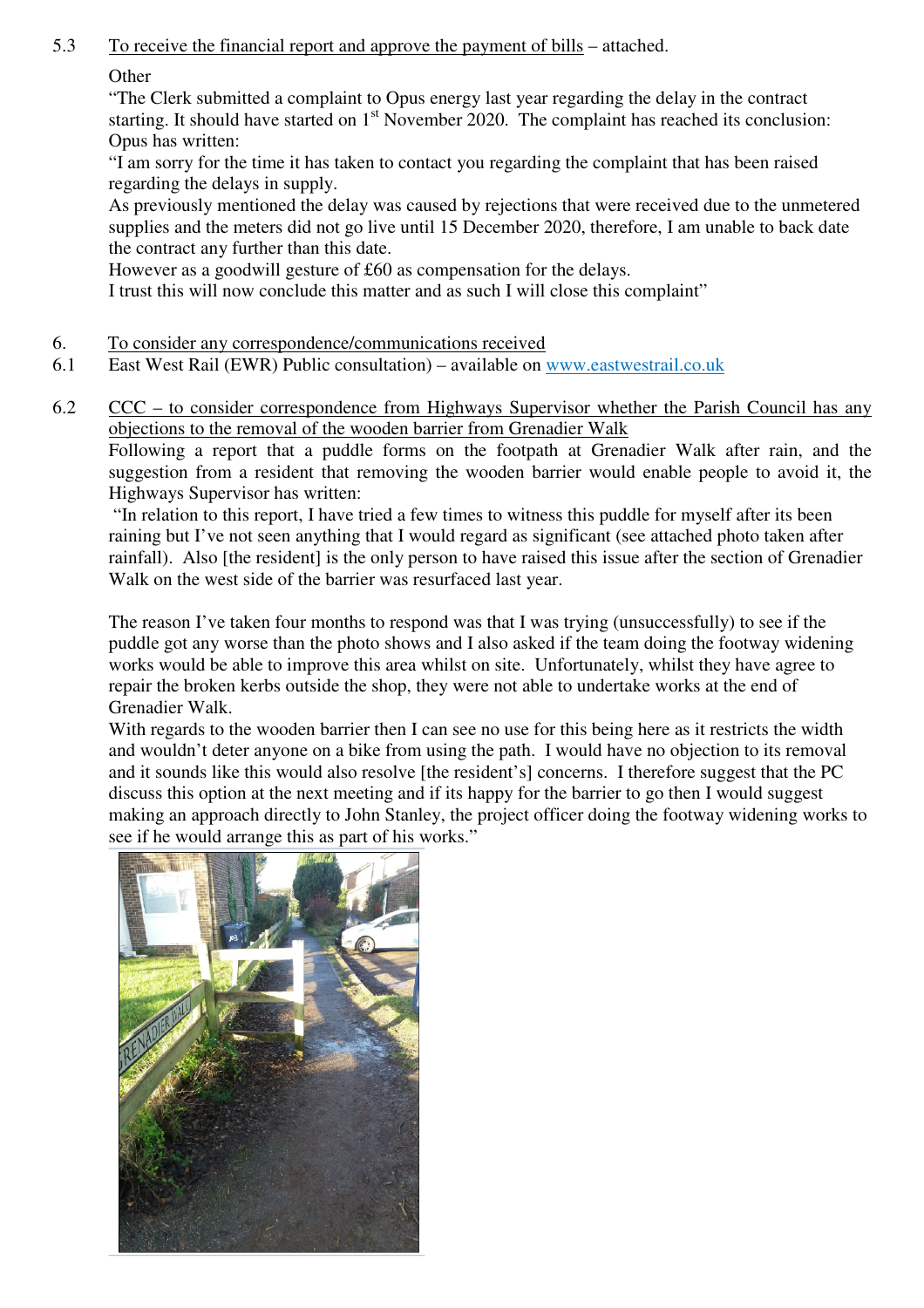# 6.3 Residents – Complaints regarding lack of consultation over the LHI Give Way features/speed reducing measures in Cambridge Road

Copies of the complaints have been circulated to all members.

John John O'Donnell, Highways Officer, has written:

"I had a site meeting today regarding the Give way features on Cambridge Road. The resident at number [redacted] came out to speak to us and was very unhappy with the proposal and claimed this was the view of most residents along the length Egremont Road and Kesters Close.

I explained the background to the scheme and we have limited options for roads such as this to reduce speeds; these would be give way features, road humps or the use of additional signs of which there are already the usual soft traffic calming types installed and these are not as effective as physical traffic calming. I also explained how the original scope was changed to give way features after the initial informal consultation for speed cushions and that we had conducted further informal consultation via the Parish Council. I also explained there was no requirement for a formal consultation (advertising in newspapers) that would have been required for Speed humps, changes to speed limits etc.

I believe they may have already been in contact with you regarding this but I promised to discuss this further with the Parish Council as it is likely to be another 6 weeks until the build outs are installed although works to install ducting and change kerb lines might be completed before then.

Would you like to discuss this further or are the PC happy to continue. I could organise a Teams meeting to discuss any details further if you would like."

6.4 Young resident - impact on environment - request for more wildlife conservation plots in communal areas and verges and offer to help with the project

"I am writing to you today to inform you about the plight of our bees. If we carry on living this way, our bees will die out - this will cause a huge impact on our environment.

What will happen without bees? Albert Einstein is believed to have said that without bees, man will have 4 years left to survive. While not on the verge of becoming extinct just yet, populations of honeybees alone are declining rapidly, dropping 89% between 2007 and 2016. Bees play a vital role in global food supply by pollinating crops that feed over 90% of the world's population. Amazingly, a single bee colony can pollinate 300 million flowers each day. Without pollination, farmers will struggle producing foods such as fruit, vegetables, and other necessary crops.

Bees are dying out due to the loss of their natural habitats because of climate change, urbanization, and the overuse of pesticides in farming. A global study in February 2019 found all insects on the planet are declining by 2.5 per cent each year.

If this continues, the Earth may not have any insects at all by the year 2119. Contrary to Albert Einstein's belief, man would not die out, but it would cause worldwide economic hardship and many hundreds of thousands of people would die due to starvation.

We need to educate people about this issue and make our country better. We need to plant more wildflowers and protect the nature reserves, create bee hotels and other safe places for bees and our other beautiful insects.

In conclusion, I write to you to lead the campaign to save our bees as my local parish council. You have the power to influence many decisions regarding our village that can make things better for them and ultimately us.

1 am [redacted] who has a strong passion for saving our planet. cannot do that alone, so I am asking for your help and support to make our world a better place for the future, by asking if you would consider introducing more wildlife conservation plots in our communal areas and verges. I would like to help by means possible, and I look to you for ideas of how I may assist you. I would appreciate having my own area near my house that I could maintain, would this be possible?"

# 7.1 Planning applications and appeals

NB Some planning applications may not be specifically listed on this agenda but may still be considered by the Parish Council due to the time constraints of making a recommendation to the District Council. For more information see the current planning application consultations and appeals on http://plan.scambs.gov.uk/swiftlg/apas/run/wchvarylogin.display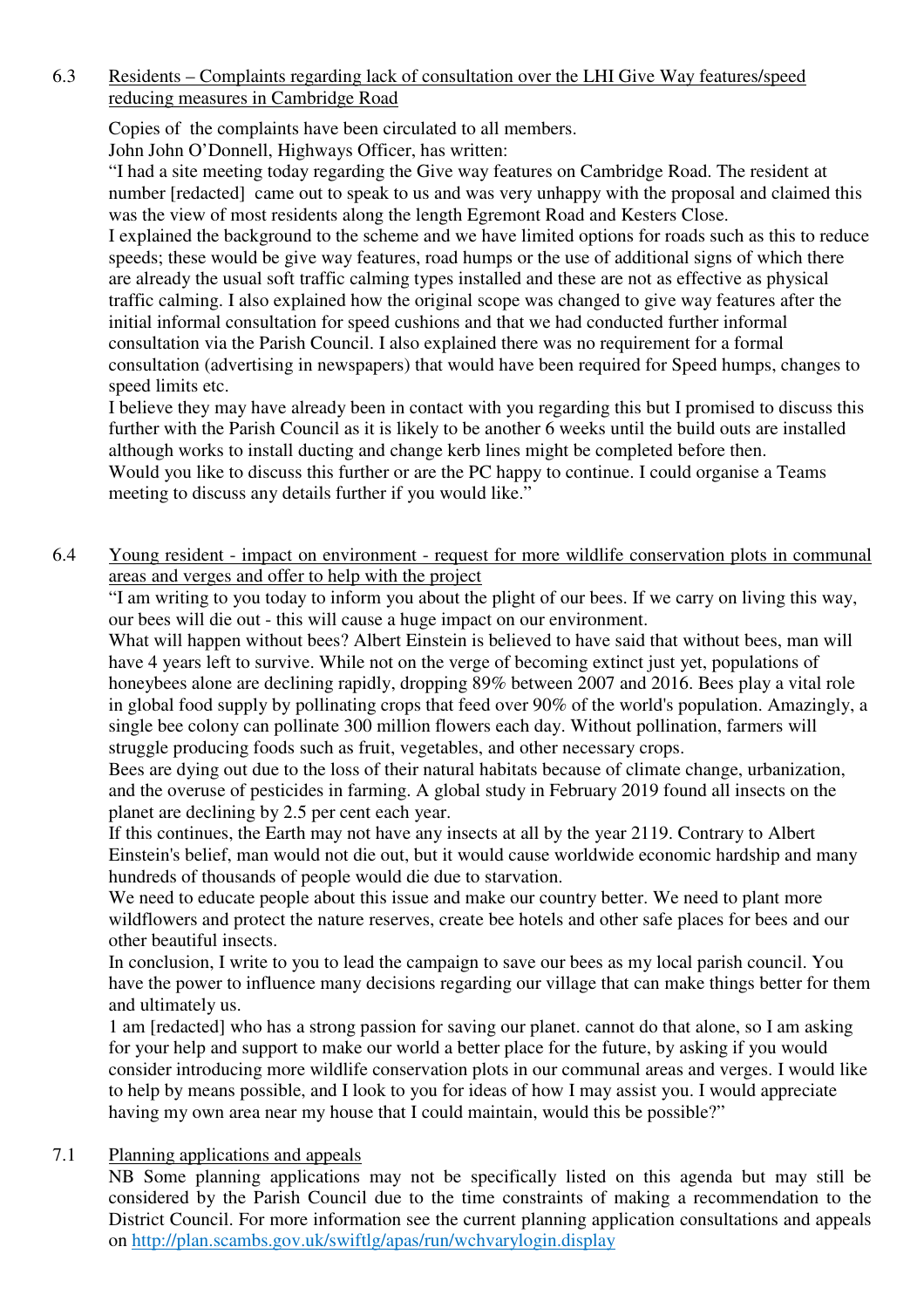- 7.1.1 20/02728/NMA1 Land South of 279 St Neots Road Non-material amendment on application 20/02728/REM to allow alterations: Bay window added to Plot 75 Type A, Plots handed to Types C, H and K, Plots 45-48 rotated, internal amendments to Type L with window adjustments and addition of porch canopy, Plots 1, 6, 19, 22, 28 adjusted to suit adopted footpath, Plots 28/29 garages combined to make semi detached garage rather than two singles, turning head adjacent to 57/58 adjusted and parking arrangement for Plots 53-56 amended to suit, Plots 74/75 rotated to face south, Plots 107-110 garages attached to plots
- 7.1.2 21/00869/FUL 37 Cambridge Road Replacement dwelling, remodeled access, turning, parking, landscaping and associated infrastructure
- 7.2 SCDC and appeal decision notices to note
- 7.2.1 20/04485/FUL 277 St Neots Road Change of use of outbuilding to single dwelling with associated alterations. Creation of second floor to original dwelling via raising of roof height, front and rear dormers and Juliet balcony to side elevation – Permission granted.
- 7.2.2 20/05520/FUL Newton House, 147 St Neots Road Redevelopment to form 2no 1 bed and 3no 2 bed apartments with associated car parking, cycle storage and bin storage – Withdrawn.
- 7.2.3 21/00420/HFUL 93 Ellison Lane Front and rear single storey extensions following removal of existing rear single storey garden room – Permission granted.
- 7.2.4 S/0477/19/NMA1 18 Hall Drive Non-material amendment of planning permission S/0477/19/FL (Front entrance automatic gates and fence) to change to fencing and removal of automatic gates – Permission granted.
- 7.3 Tree works applications

Tree works applications may now be viewed on the SCDC Planning Portal. NB Some tree works applications may not be specifically listed on this agenda but may still be considered by the Parish Council due to the time constraints of making a recommendation to the District Council. For more information see the current tree works application consultations on http://plan.scambs.gov.uk/swiftlg/apas/run/wchvarylogin.display

None at the time of writing.

- 8. Members' reports and items for information only unless otherwise stated
- 8.1 New Housing Developments and Planning Obligations

Cllr Rose reports "

Community Centre update

I have been working on cost information supplied by Michael Vanoli of AMA architects and Simon Shelter of Grove Construction Consultancy and trying to put some figures to all of the items excluded from earlier costings so as to get a much better idea of the possible final overall cost. See attached.

The potential cost figure has now increased to over £1.5 million. We will probably only get a realistic final figure once we have had pre planning advice and put the project out to tender.

The potential costs have risen significantly since the first cost estimate of £939,671. The increases are not because the Group has asked for the scope or scale of the building to be increased but rather because of size creep by the architect, price increases, possible future price increases and costs of access and parking. The Group have asked for some zero carbon options but are looking for grants to finance or part finance this. But it remains the case that it is likely that we will need the Parish Council to finance **up to** an additional £400,000 from either its reserves or from a loan. **This report is an update. It is not a request for a loan – we need further information and confirmation of costs first and also to see what other funds or grants are available or can be raised.**

At current interest rates a £400,000 Public Works Loan Board loan to the Parish Council would need repayments of about £13,500 a year for the next 50 years. Parish Council spending in recent years has been around £50,000 to £60,000 a year and this would therefore increase the annual precept quite a bit. However the Parish Council will benefit from council tax from a further 253 houses on the two developments which would raise a similar amount in Council Tax receipts and so the bill per household would not necessarily increase in proportion. So, in my opinion, even a current worst case loan could be affordable by the Parish Council should it want to provide additional support.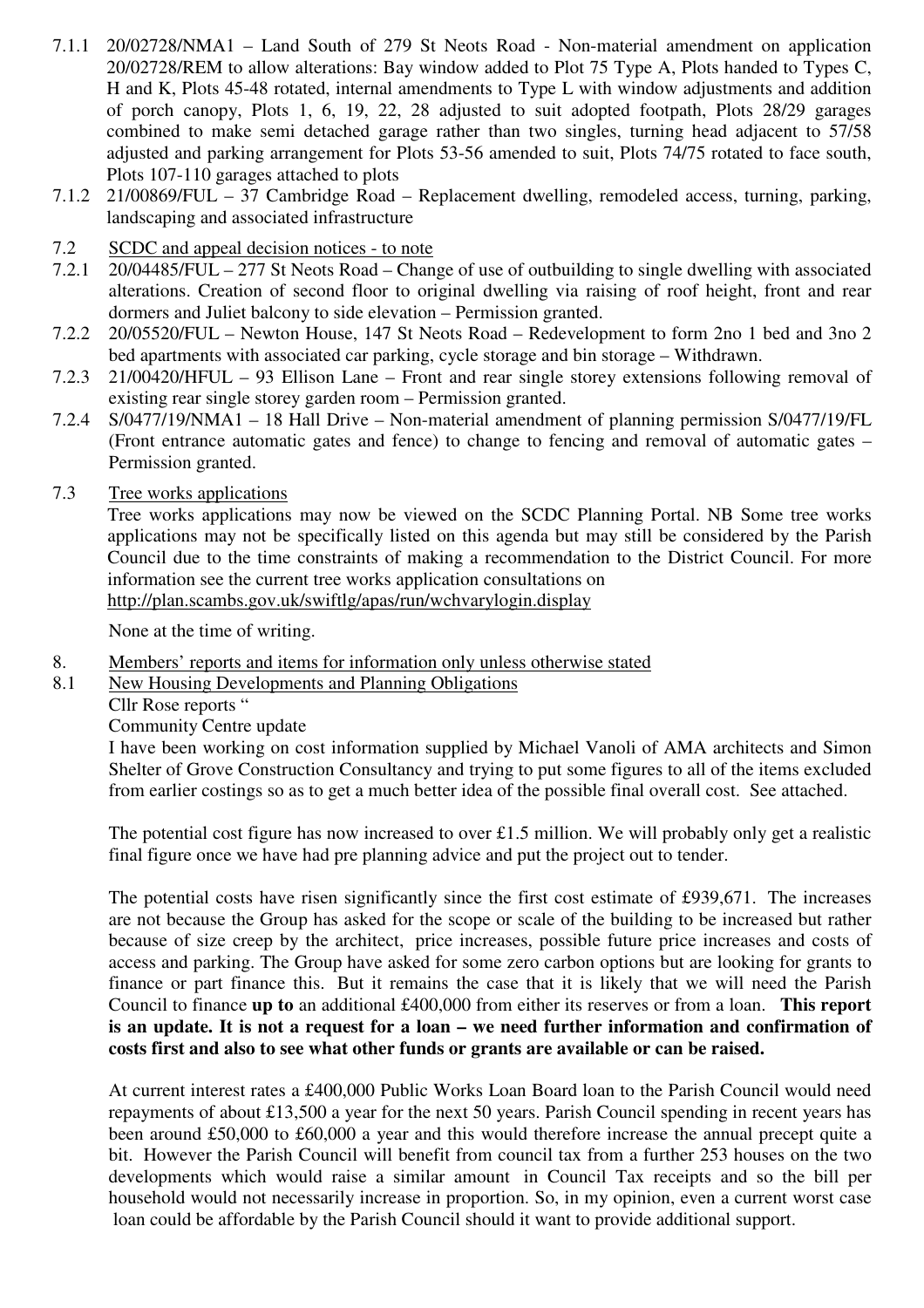- 1. Notwithstanding the cost issues the Hardwick Community Centre Working Group believe that this building , as currently planned, will prove to be a great asset for the village.
- 2. We have instructed the architect to seek pre planning advice from SCDC before incurring further costs as we want to have an early indication of any planning issues and any consequential effects (positive or negative) on the current costings.
- 3. We circulated the elevation plans on social media and received some negative feedback. This feedback has mainly come from individuals who did not attend any of the public meetings nor respond to earlier consultations. Nevertheless the group has considered the feedback but does not see any better alternatives to the plans that we currently have and which we are taking to the planners for pre application advice.
- 4. HCCWG is starting to consider future fundraising and future operational matters but we need to hear back from the planners with pre planning advice before moving ahead too quickly on these matters. At this juncture the Group may need to reassess its composition and look to recruit one or two further members to strengthen representation and fundraising.
- 5. Michael Vanoli of AMA architects is able to attend a Parish Council meeting to answer questions.

# Cycle racks on St Neots Road

It was a condition of the Meridian Fields development that the developers supply cycle racks on St Neots Road. Cllr Everitt has pointed this out and I have asked James Fisher for advice and he has referred this on to planning enforcement.

# Meridian Fields completion

Meridian Fields development is now close to completion which should soon result in the release of the remaining s106 funds. Strictly this should be done by SCDC who should then forward the funds to Hardwick Parish Council. Please can the Clerk advise me of funds as and when they are received."

- 8.2 Highways and Road Safety Working Group Attached.
- 9. Closure of Meeting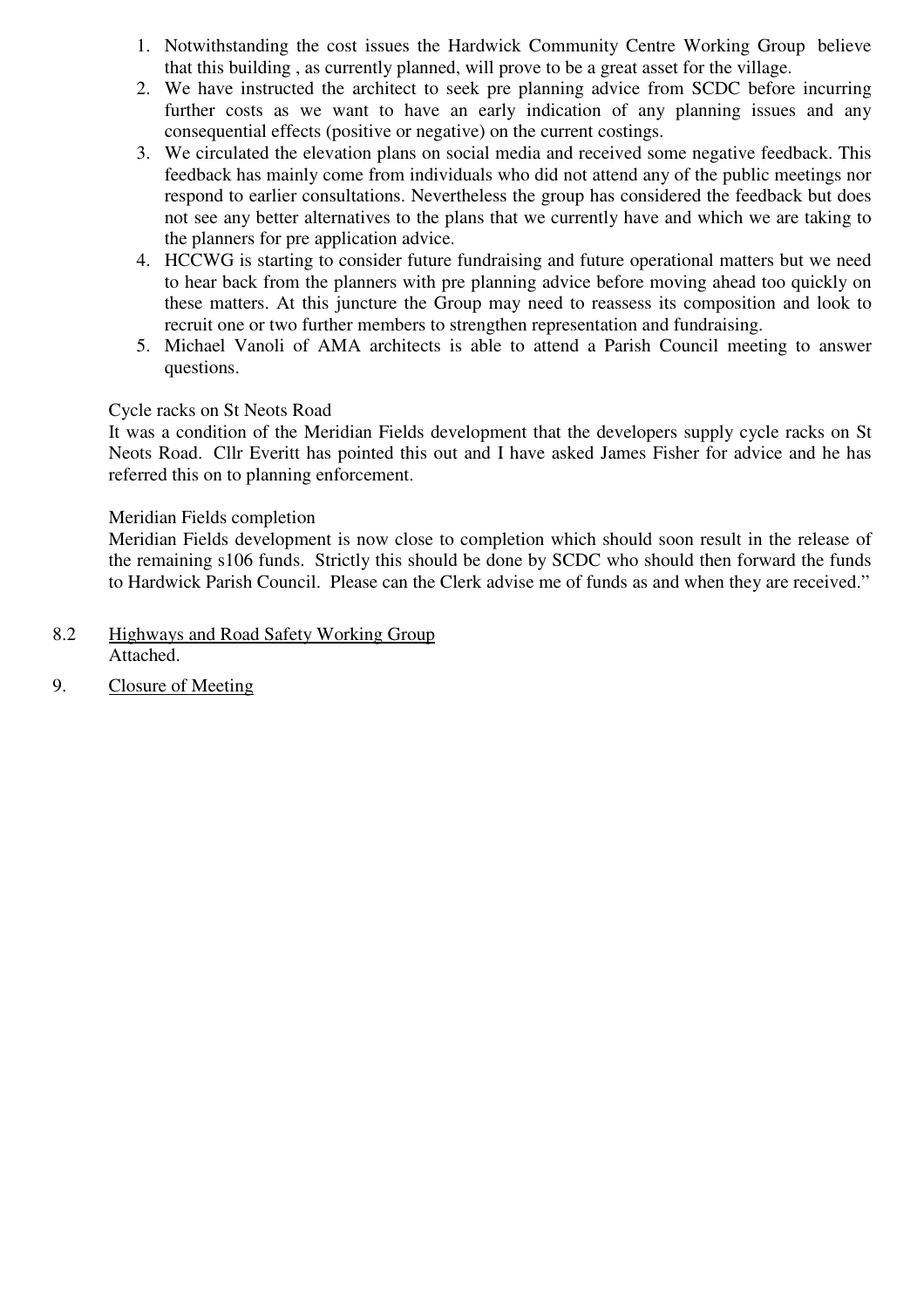Minutes of the February 23<sup>rd</sup> 2021 continuation meeting held on March 9<sup>th</sup> 2021.

Public Session.

Sylvie ? Spoke of her opposition to the busway and removal of the trees on St Neots Rd and asked that the PC should oppose it in the Independent Review to the Auditor.

The District Councillor updated the meeting on the Licensing Application for theStrawberries and Creem festival at Childerley Orchard.

He had spoken to the Officer responsible and they were going to look at it, taking on board his views.

He also updated the meeting on the C2C busway, and urged stakeholders and residents to send their views into the Auditor who was conducting the Independent Review.

In his view the C2C busway was going to Grange Rd when it ought to be servicing the Biomedical Centre and the Science Parks and was going to cost £150 million to go to the wrong place. The EWR and CAM were now in the pipeline but don't yet know they will run and the LLF thinks that C2C should be put on hold. If the Girton Interchange was made all ways it could solve the problem.

Cambidge PPF have put forward an On Road design with traffic controls and a bus lane from Madingley Mulch to the P&R, with a reasonable saving of time and at an estimated cost of only £10 million.

Apologies: Councillor Wellbelove has hurt his back.

Declarations of Interest: Councillors Joslin and Joolia Residents of St Neots Rd. Item 3.1

# Item 3.1

It was Proposed that Councillor Everitt should collate the reports from Residents and Councillors, and prepare the PC response to the Independent Review of the GCP Cambourne to Cambridge Busway and send to the Independent Auditor. (Prop PJ, Sec IG, 5 for 1 Abs).

# Item 3.2

Councillor Everitt reported that a Greenways route from Bourn to Hardwick was in the pipeline which would join up with the Comberton Greenways at Portway.

He also said that a Stakeholders group should be formed to discuss extending the route through the village to St Neots Rd.

The St Neots Rd path for cycles/pedestrians from Bourn Airfield is funded by monies from both BAF and West Cambourne developers and should go ahead when the money is released.

Item 3.3

It was Resolved that the Chairman should contact LGS-Services(Ben Stoehr), and ask if the contract could be brought in line with the Clerk who has a notice period of 3 months, so if the Clerk resigns/retires then the LGS contract can have the same notice period. (Prop SR, Sec AE, 5 for 1 Abs)

Meeting Ended 2035.

# Extraordinary Meeting.

Item 1

It was Resolved that a resident could display his art work for a College project on PC property. (Prop AG, Sec IG, Unaminous) Meeting Ended 2040.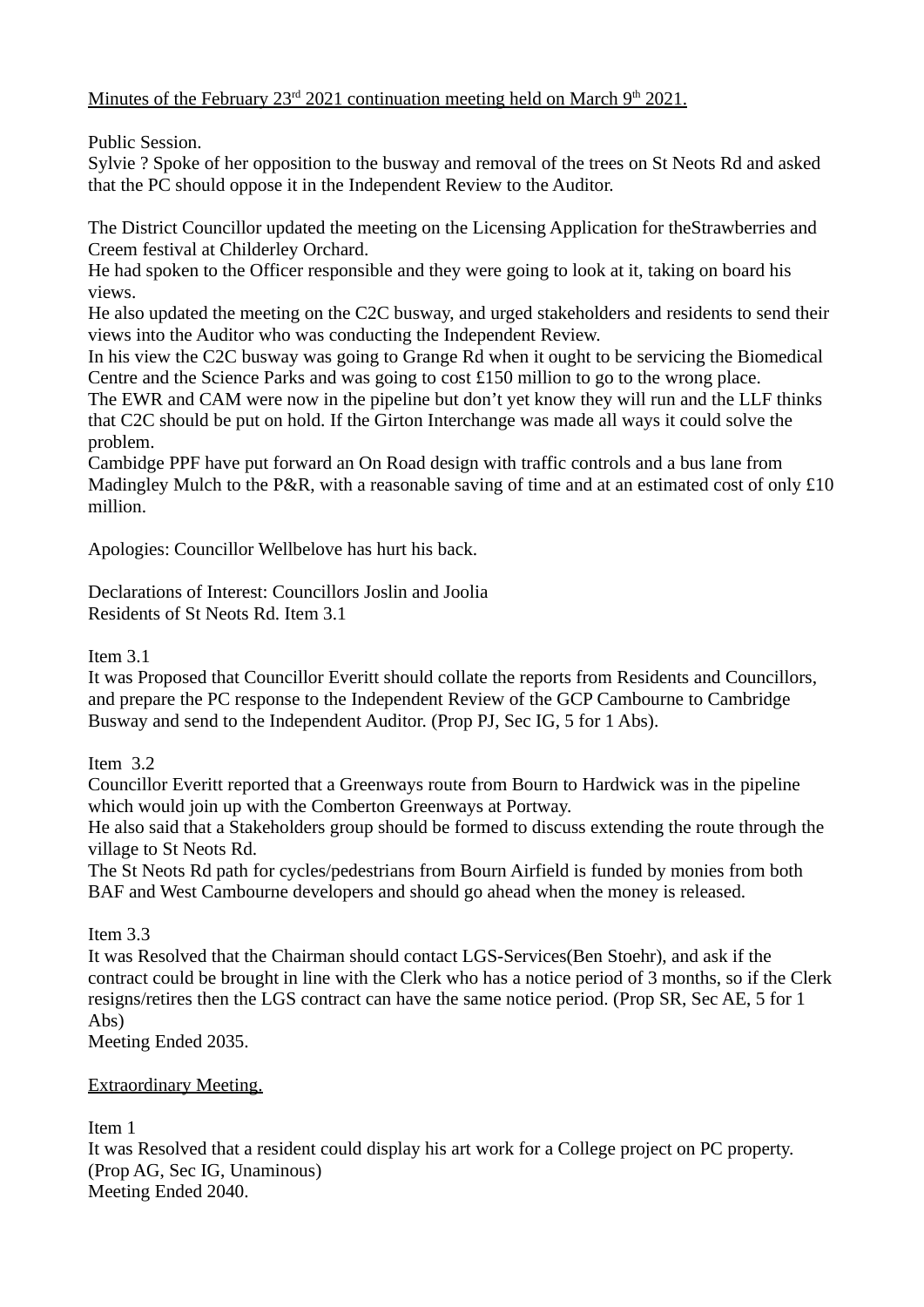| HARDWICK PARISH COUNCIL MONTHLY FINANCIAL STATEMENT                                                                                                                                                                                                                                |                                                                                                                                                                                          |                                                                                                                      |                                          |  |  |  |
|------------------------------------------------------------------------------------------------------------------------------------------------------------------------------------------------------------------------------------------------------------------------------------|------------------------------------------------------------------------------------------------------------------------------------------------------------------------------------------|----------------------------------------------------------------------------------------------------------------------|------------------------------------------|--|--|--|
|                                                                                                                                                                                                                                                                                    | Apr-21                                                                                                                                                                                   |                                                                                                                      |                                          |  |  |  |
| Summary of previous month<br><b>Balance brought forward</b>                                                                                                                                                                                                                        |                                                                                                                                                                                          | £383,802.88                                                                                                          |                                          |  |  |  |
| <b>Adjustments and amendments</b><br><b>SSE</b>                                                                                                                                                                                                                                    | <b>CANCELLED DD PAYMENT</b>                                                                                                                                                              | 77.90                                                                                                                |                                          |  |  |  |
| Expenditure approved at last meeting/between meetings<br><b>OPUS</b><br><b>UNITY TRUST</b>                                                                                                                                                                                         | STREETLIGHT ELECTRICITY<br><b>SERVICE CHARGE</b>                                                                                                                                         | $-6.74$ DD<br>$-18.00$                                                                                               |                                          |  |  |  |
| <b>Misc credits</b><br><b>RESIDENT</b>                                                                                                                                                                                                                                             | <b>TREES</b>                                                                                                                                                                             | 35.00                                                                                                                |                                          |  |  |  |
| <b>Total Adjustments</b><br>Balance revised after adjustments                                                                                                                                                                                                                      |                                                                                                                                                                                          | 88.16<br>£383,891.04                                                                                                 |                                          |  |  |  |
| <b>Bank Reconciliation to last statement</b><br>Account<br><b>Unity Trust Current Account</b><br>Cambridge & Counties Bank<br>NS&I Income Bond<br>Total                                                                                                                            | Funds<br>258,987.13<br>96,903.91<br>28,000.00<br>383,891.04                                                                                                                              | Statement<br>266692.52<br>96,903.91<br>28,000.00<br>391,596.43                                                       | Outstanding<br>$-7705.39$<br>$-7,705.39$ |  |  |  |
| <b>Expenditure for approval</b><br><b>SALARIES &amp; PENSIONS</b><br><b>HARDWICK HAPPENINGS</b><br><b>OPUS ENERGY</b><br><b>ALLEN PYKE</b><br><b>LGS SERVICES</b><br><b>SHAW AND SONS</b><br><b>ZETA LIGHTING</b><br><b>3C SHARED SERVICES</b><br>Total expenditure<br>Balance c/f | <b>GRANT</b><br>STREETLIGHT ELECTRICITY<br><b>COMMUNITY HALL</b><br><b>ADMIN SUPPORT MARCH</b><br><b>BOOK OF CONDOLANCE</b><br>BUS SHELTER SOLAR LIGHTING<br>GRACE CRESCENT DEED OF VAR. | £<br>862.73<br>2,000.00<br>7.47 DD<br>2,289.60<br>1,360.18<br>42.00<br>5,596.80<br>700.00<br>12858.78<br>£371,032.26 |                                          |  |  |  |

#### **Notes:**

Late invoices will be brought to the meeting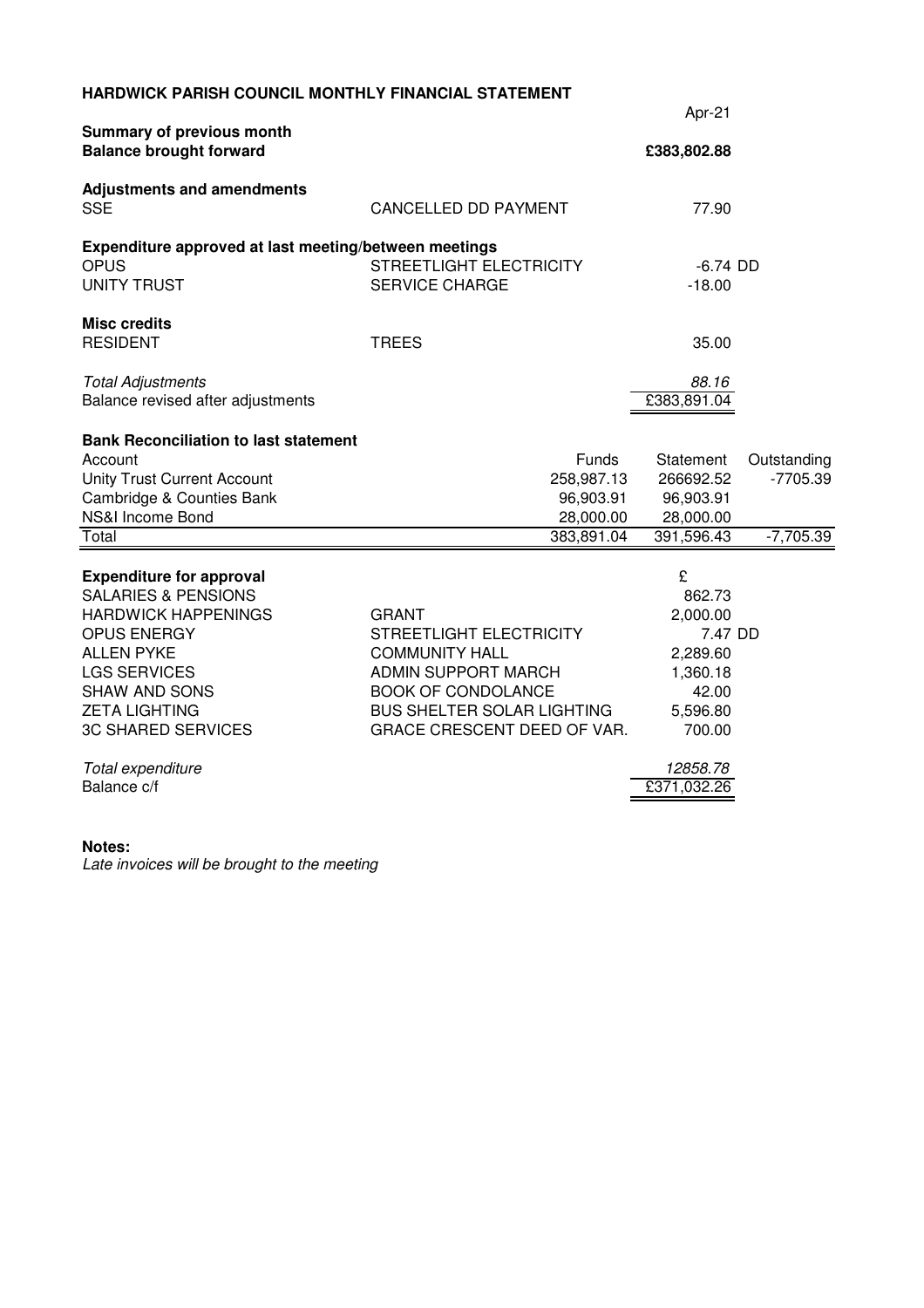

# **Community Centre - Building, Car Parking & Landscaping - Cost Advice**

Based on AMA drawing(2-)02 Rev D

March 21'

| Item                                         | Rate £/m2 | Area m2 | Cost       |
|----------------------------------------------|-----------|---------|------------|
| <b>Demolition</b>                            |           |         |            |
| Existing hard surface & fencing              | 1         | 20,000  | £20,000    |
| <b>Building</b>                              |           |         |            |
| Gross Internal Area                          | 1,895     | 560     | £1,061,200 |
| Furniture & equipment                        | 1         | 45,000  | £45,000    |
| <b>Service connections</b>                   |           |         |            |
| Service connections to existing services     | 1         | 15,000  | £15,000    |
| <b>Access Road &amp; Car Parking</b>         |           |         |            |
| Car park, roads and paths                    | 350       | 225     | £78,750    |
| Landscaping<br>Landscaping, trees and shrubs |           |         |            |
| Landscaping                                  | 1         | 25,000  | £25,000    |
|                                              |           |         |            |
| Contingency 5%                               |           |         | £61,498    |

| <b>TOTAL</b> | £1,306,448 |
|--------------|------------|
|              |            |

Note:

Exclusive of professional fees and VAT Excludes Service diversions, contamination & habitat matters Excludes renewable energy installations All service connection available from adjacent building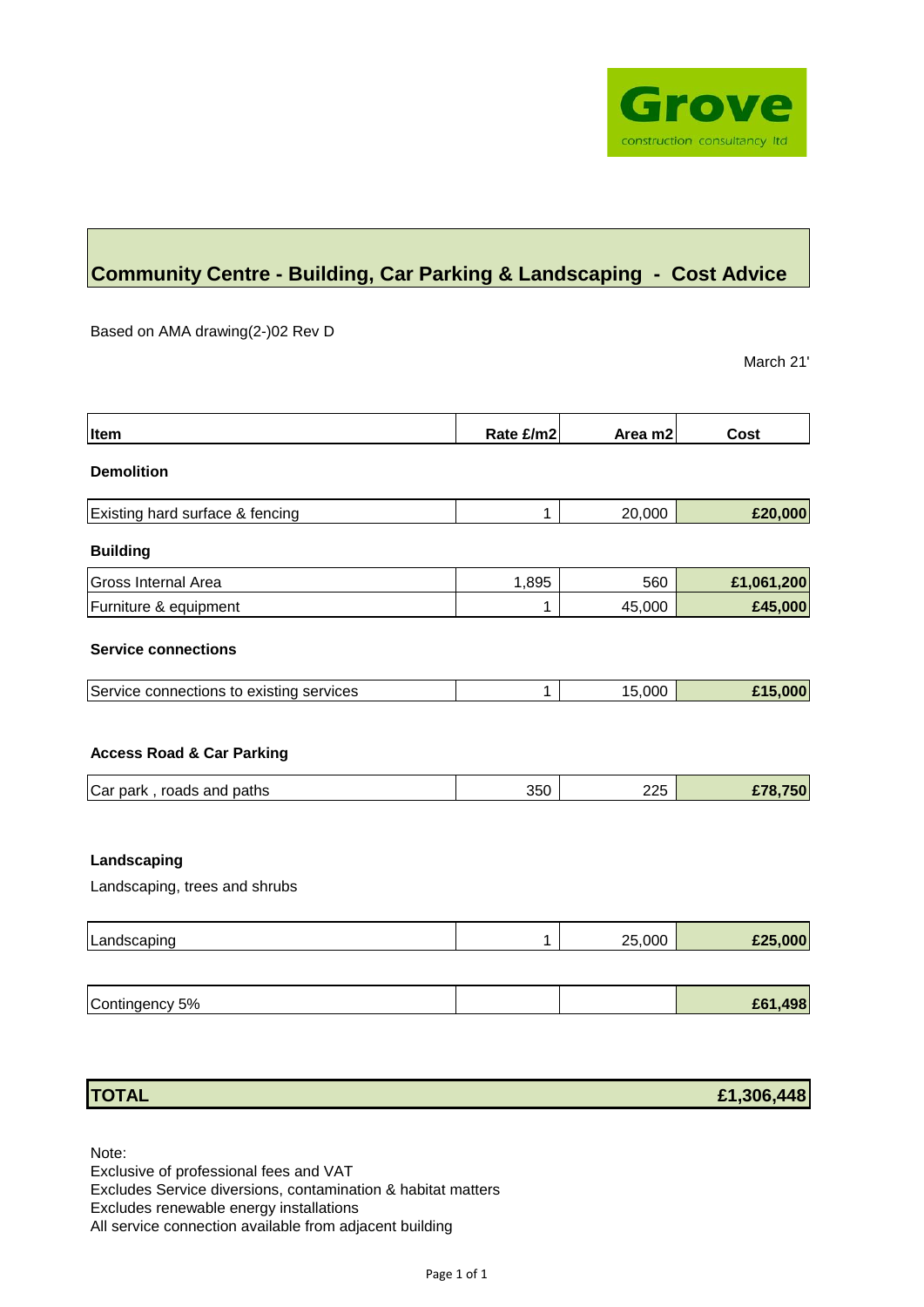#### **Hardwick Community Centre Costings**

|                                          |        |            | Jul-19 Movement |         | Mar-21 Movement     |          | Apr-21     |
|------------------------------------------|--------|------------|-----------------|---------|---------------------|----------|------------|
|                                          | sq. m. | $E/sq.$ m. | £               | £       | £                   | £        | £          |
| <b>Demolition</b>                        |        |            |                 |         |                     |          |            |
|                                          |        |            |                 |         |                     |          |            |
| Existing hard surface and fencing        |        |            |                 | 20,000  | 20,000              |          | 20,000     |
| <b>Building</b>                          |        |            |                 |         |                     |          |            |
| Gross internal area (Sq. m)              | 513    | 1725       | 884,925         |         |                     |          |            |
|                                          |        |            |                 |         |                     |          |            |
| Increase in area                         | 47     | 1725       |                 | 81,075  |                     |          |            |
| Increase in rate                         | 560    | 170        |                 | 95,200  |                     |          |            |
| Gross internal area (Sq. m)              | 560    | 1895       |                 |         | 1,061,200           |          | 1,061,200  |
| Furniture and equipment                  |        |            |                 | 45,000  | 45,000              |          | 45,000     |
| <b>Service Connections</b>               |        |            |                 |         |                     |          |            |
|                                          |        |            |                 |         |                     |          |            |
| Service connections to existing services |        |            |                 | 15,000  | 15,000              |          | 15,000     |
| <b>Access Road and Car Parking</b>       |        |            |                 |         |                     |          |            |
| Car park, roads and paths                | 350    | 225        |                 |         |                     |          |            |
|                                          |        |            |                 | 78,750  | 78,750              |          | 78,750     |
| Landscaping                              |        |            |                 |         |                     |          |            |
| Landscaping, trees and shrubs            |        |            | 10,000          | 15,000  | 25,000              |          | 25,000     |
|                                          |        |            |                 |         |                     |          |            |
|                                          |        |            |                 |         |                     |          |            |
| Contingency                              |        | 5%         | 44,746          | 17,501  | 62,248              |          | 124,495    |
| calculation difference                   |        |            |                 |         | $-750$              | 750      |            |
| increase in contingency to 10%           |        | 5%         |                 |         |                     | 62,247   |            |
|                                          |        |            |                 |         |                     |          |            |
|                                          |        |            |                 |         |                     |          |            |
|                                          |        |            | 939,671         | 367,526 | 1,306,448           | 62,997   | 1,369,445  |
| Excludes                                 |        |            |                 |         |                     |          |            |
|                                          |        |            |                 |         |                     |          |            |
| Professional fees                        |        |            |                 |         |                     |          |            |
| Architect, Quantity Surveyor, Principal  |        |            |                 |         |                     |          |            |
| Designer, Structural Engineer            |        | 6.00%      |                 |         |                     | 82,167   | 82,167     |
| Landscape architect                      |        |            |                 |         |                     | 3,500    | 3,500      |
| VAT advice                               |        |            |                 |         |                     | 1,500    | 1,500      |
| Planning application and pre app advice  |        |            |                 |         |                     | 3,000    | 3,000      |
| <b>Building regulations</b>              |        |            |                 |         |                     | 3,000    | 3,000      |
|                                          |        |            |                 |         |                     |          |            |
| Service diversions                       |        |            |                 |         |                     | 10,000   | 10,000     |
|                                          |        |            |                 |         |                     |          |            |
| Contamination                            |        |            |                 |         |                     | 15,000   | 15,000     |
|                                          |        |            |                 |         |                     |          |            |
| Habitat matters                          |        |            |                 |         |                     | 2,500    | 2,500      |
| Renewable energy installations           |        |            |                 |         |                     | 35,000   | 35,000     |
|                                          |        |            |                 |         |                     |          |            |
|                                          |        |            | £939,671        |         | £367,526 £1,306,448 | £218,664 | £1,525,112 |
|                                          |        |            |                 |         |                     |          |            |
| Financed by                              |        |            |                 |         |                     |          |            |
| <b>Community Centre Funding</b>          |        |            |                 |         |                     |          |            |
| s106 Meridian Fields                     |        |            | 608,000         |         | 608,000             |          | 608,000    |
| s106 St Neots Road                       |        |            | 424,000         |         | 424,000             |          | 424,000    |
|                                          |        |            | 1,032,000       |         | 1,032,000           |          | 1,032,000  |
| Changing room funding                    |        |            |                 |         |                     |          |            |
| s106 Meridian Fields                     | 15.6   | 1895       |                 | 29,562  | 29,562              |          | 29,562     |
| s106 St Neots Road                       |        |            |                 |         |                     |          |            |

Inflation adjustment received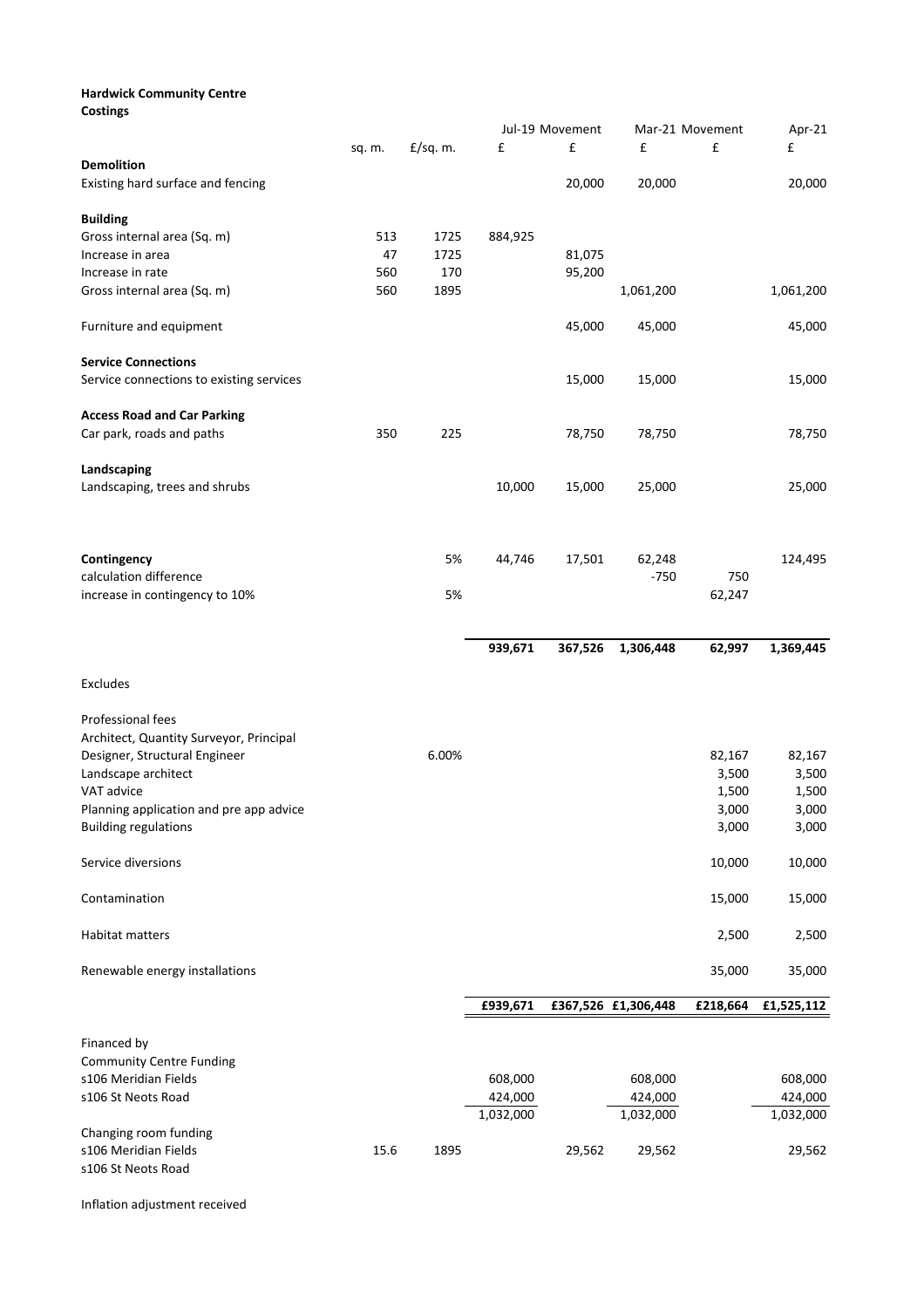| s106 Meridian Fields<br>s106 St Neots Road                            | 2,729  | 2,729  |
|-----------------------------------------------------------------------|--------|--------|
| Possible additional sources of funding                                |        |        |
| Library<br>s106 St Neots Road                                         |        |        |
| New developments<br>s106 St Neots Road (phase 2)                      |        |        |
| Fundraising<br>Zero carbon grants<br>SCDC/CCC                         |        |        |
| Parish Council<br>Special projects equipment<br>Reserves<br>PWLB loan | 15,000 | 15,000 |
|                                                                       |        |        |

| Memo - approved budget | £1.100.000 | £1,100,000 | £1,100,000 |
|------------------------|------------|------------|------------|

**£1,032,000 £29,562 £1,061,562 £17,729 £1,079,291**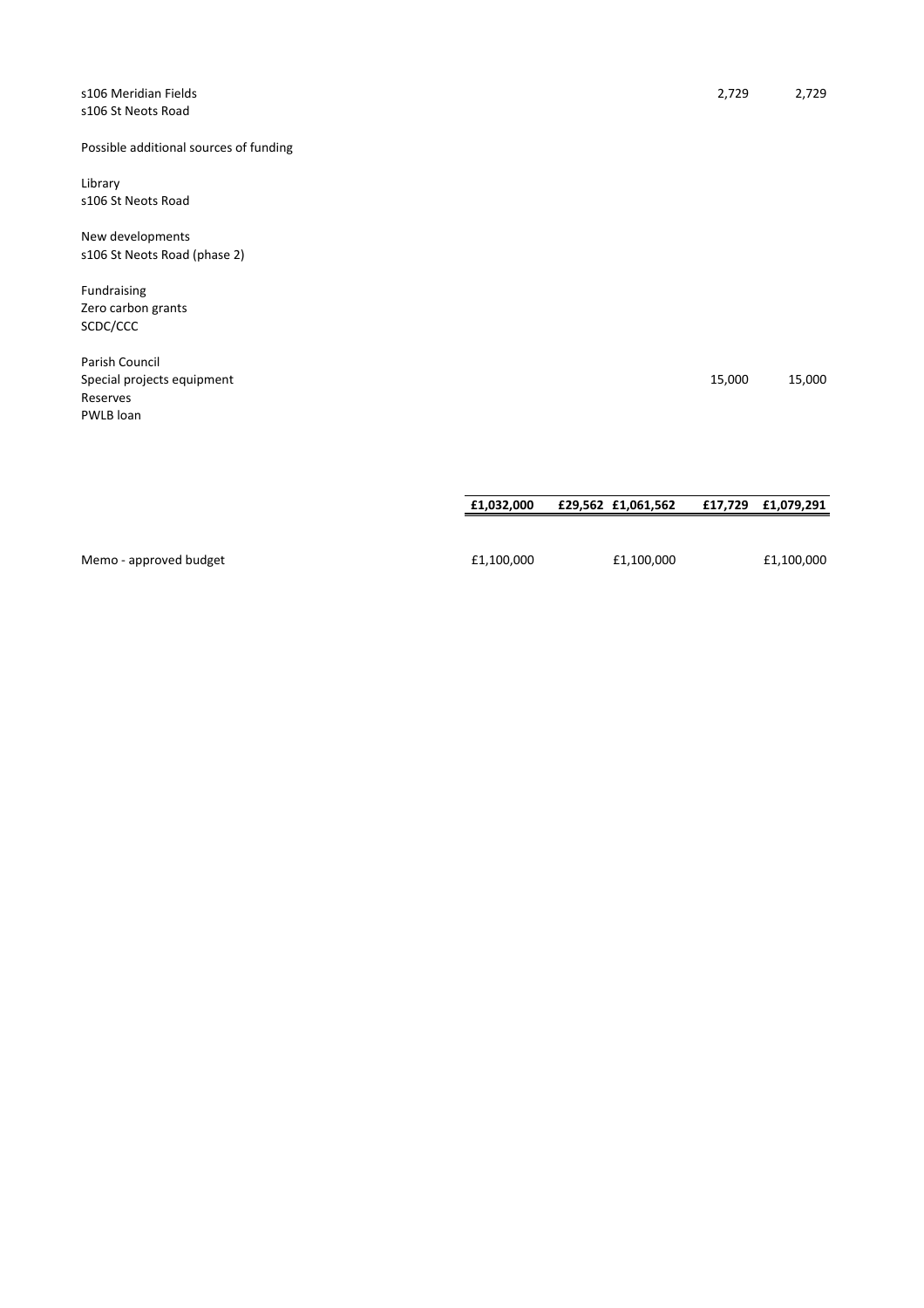# **April 2021: Highways and Road Safety Working Group Report for HPC**

20th April 2021

# **Millers Way**

Awaiting news on construction appointment. No copy of contract received by our Group?

# **Hall Drive**

County Council have confirmed that the track from Hall Drive through to the gated entrance at St Neots Road (by 303) is not on the list of Rights of Way and if access rights have been previously granted they should be proved by documentation.

Ongoing discussion regarding pedestrian and cycling access rights onto Hall Drive for new residents. Currently sits with Hill – Chloe Houston

# **Footpaths**

# - **Complaint regarding Grenadier Walk flooding and old barrier obstruction**

Awaiting resident at 103 to secure their fencing then obstruction can be removed

# - **North South Footpath Upgrade**

Good progress and cooperation with the Contractors. Only a couple of issues with residents reluctant to bring their hedges off the Highways land. Now under way. We did not set the budget but it seems we shall not be getting

- The safe crossing at junction with St Neots Road
- Any work from Limes Road north (including no work around the notice boards by the shop
- No widening from Pastures to village entry at Toft Road budget swung onto Greenways though so might come later

We will not compromise on width but it is possible that there will be no budget for the carriageway works by St Mary's so extra width is unlikely

### - **Further Footpath Upgrades**

Limes Estate

Made a start with data collection

# **LHI 2020/21 Cambridge Road Traffic Calming**

Complaint from a Resident that they had not been consulted on the Give Way scheme. Has been assured that there was no formal consultation required. Copy of my letter sent to Clerk and Chairman who apparently has had similar discussion. Still await a starting date from Highways John O'Donnell. The Highways plan for coordination with North South footpath Upgrade to share some traffic management costs still to be finalised. If they can agree this while the contractor is on site, this may be in place by May 2021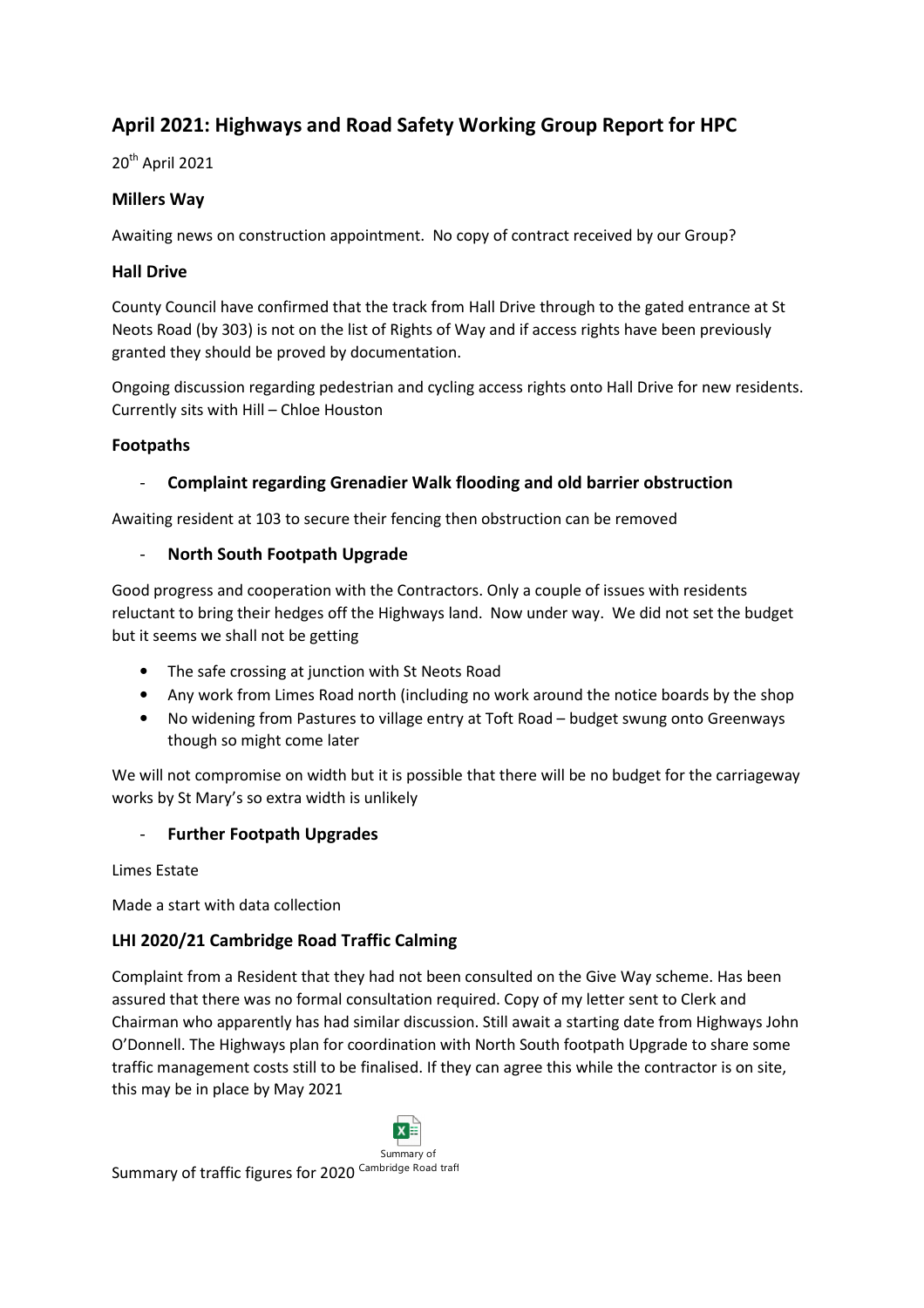# **St Neots Road**

### - **S/3064/16/OL Condition 28 – New St Neots Road Development**

Still not showing as decided. Delays in Cambridge Shared Planning currently said to be around 6 to 8 weeks. Issue was around lighting and whether the proposal we made regarding street light maintenance has been accepted. 12 lights in the scheme agreed with Hill but of these their proposal is that Parish maintain 4 of them, County 8 of them. In the area in question SCDC own and maintain all the lights. Hill proposal is that of the 12 new lights, 3 are replacing existing SCDC lights.

Enquiry to SCDC Planning not answered.

We believe that as far as possible, street light maintenance should not be a Parish Council responsibility

#### - **GCP Busway**

The points from our report to the Auditor have been aligned with the Constraints as numbered in his report

#### - **Cycle shelter**

The cycle shelter Condition 31 in S/1694/16/OL awaits installation. Steve Rose dealing with developer.

### - **LHI 2021/22 Village Entrance East**

Decided by County Council in our favour. Approx £11,500 funds from Highways to our benefit. This will be done at same time as the PFHI Gates to save admin costs. Includes transferring costs of one traffic island from the Highways proposal Sept 2019 for one road centre island. In addition to traffic island

- 60 to 50 speed limit change on approach
- white lining and dragons teeth
- Cycle path/ footpath widening near village entrance
- New signage

We are also owed red carriageway at the entrance with on carriageway 40mph roundels

#### - **PFHI Village Gates**

Work moved to 2021/2 financial year. See comments regarding joint implementation to save costs

### - **Lighting in Bus Shelters**

#### Completed

### **Main Street**

### - **Replacement Street Lighting on Main Street by Blue Lion**

Still waiting on SCDC Helen Taylor.

The S/1640/16/OL £15k S.106 fund. Await decision from SCDC Lighting. Update on replacement Street Lights on Main Street, 3 new lights replacing 2 old lights). SCDC have now agreed that they will treat two of the lights as replacements (SC4 and SC5). They are still considering whether the